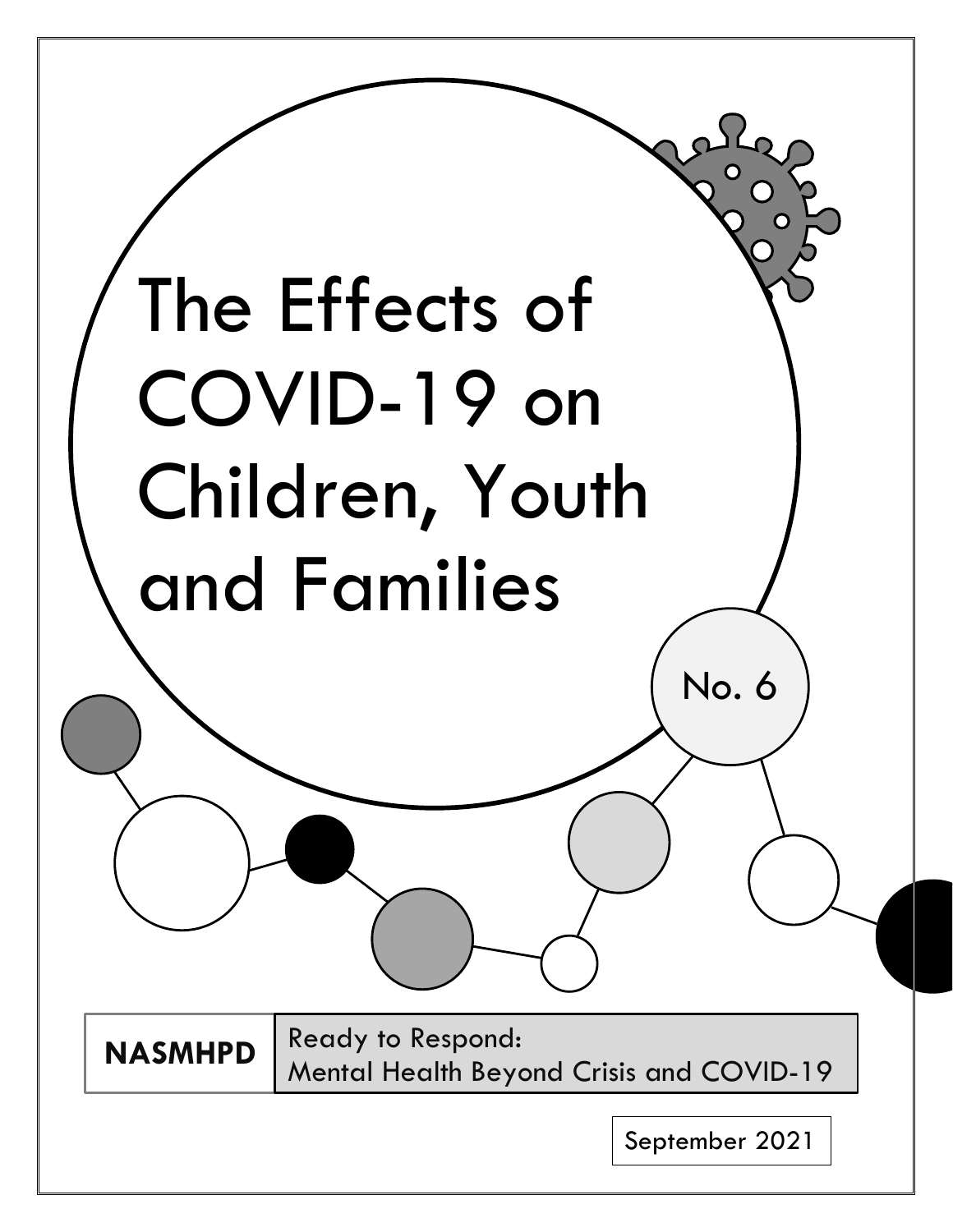# **The Effects of COVID-19 on Children, Youth, and Families Across Populations**

# **Kenneth M. Rogers M.D. MSPH MMM**

State Director South Carolina Department of Mental Health

### **Louise Johnson M.S.W. LISW**

Director Children, Adolescents, and Families South Carolina Department of Mental Health

# **Jayla O'Neal M.D.**

Physician Division of Education, Training and Research South Carolina Department of Mental Health

*Cover Art by Malkah Pinals*

*Sixth in the 2021 Ready to Respond Series of Ten Technical Assistance Briefs focused on Beyond Beds, Reimagining a Sustainable and Robust Continuum of Psychiatric Care*



**National Association of State Mental Health Program Directors** [www.nasmhpd.org/content/tac-assessment-papers](http://www.nasmhpd.org/content/tac-assessment-papers)

**September 2021**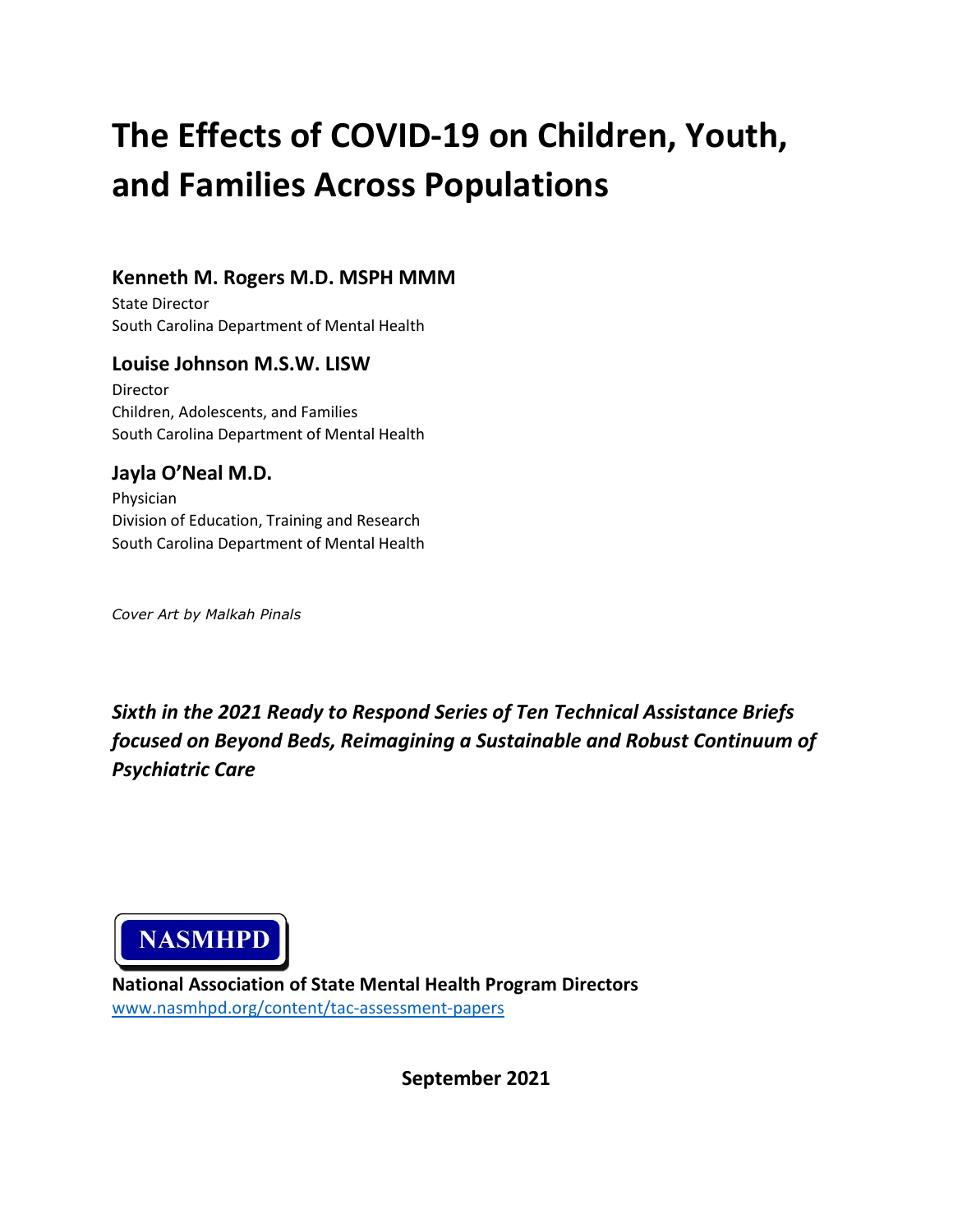#### **Disclaimer:**

The views, opinions, content and positions expressed in this paper are those of the author and do not necessarily represent or reflect the official views, opinions, or policies of any governmental, academic, or other institution with whom the author is affiliated; nor does mention of trade names, commercial practices, or organizations imply endorsement by the U.S. government, any state government, academic or other institution.

#### **Recommended Citation:**

Rogers, K.M., Johnson, L. & O'Neal, J. (2021). *The Effects of COVID-19 on Children, Youth, and Families Across Populations*. Technical Assistance Collaborative Paper No. 6. Alexandria, VA: National Association of State Mental Health Program Directors.

*This work was developed under Task 2.2 of NASMHPD's Technical Assistance Coalition contract/task order, HHSS283201200021I/HHS28342003T and funded by the Center for Mental Health Services/Substance Abuse and Mental Health Services Administration of the Department of Health and Human Services through the National Association of State Mental Health Program Directors.*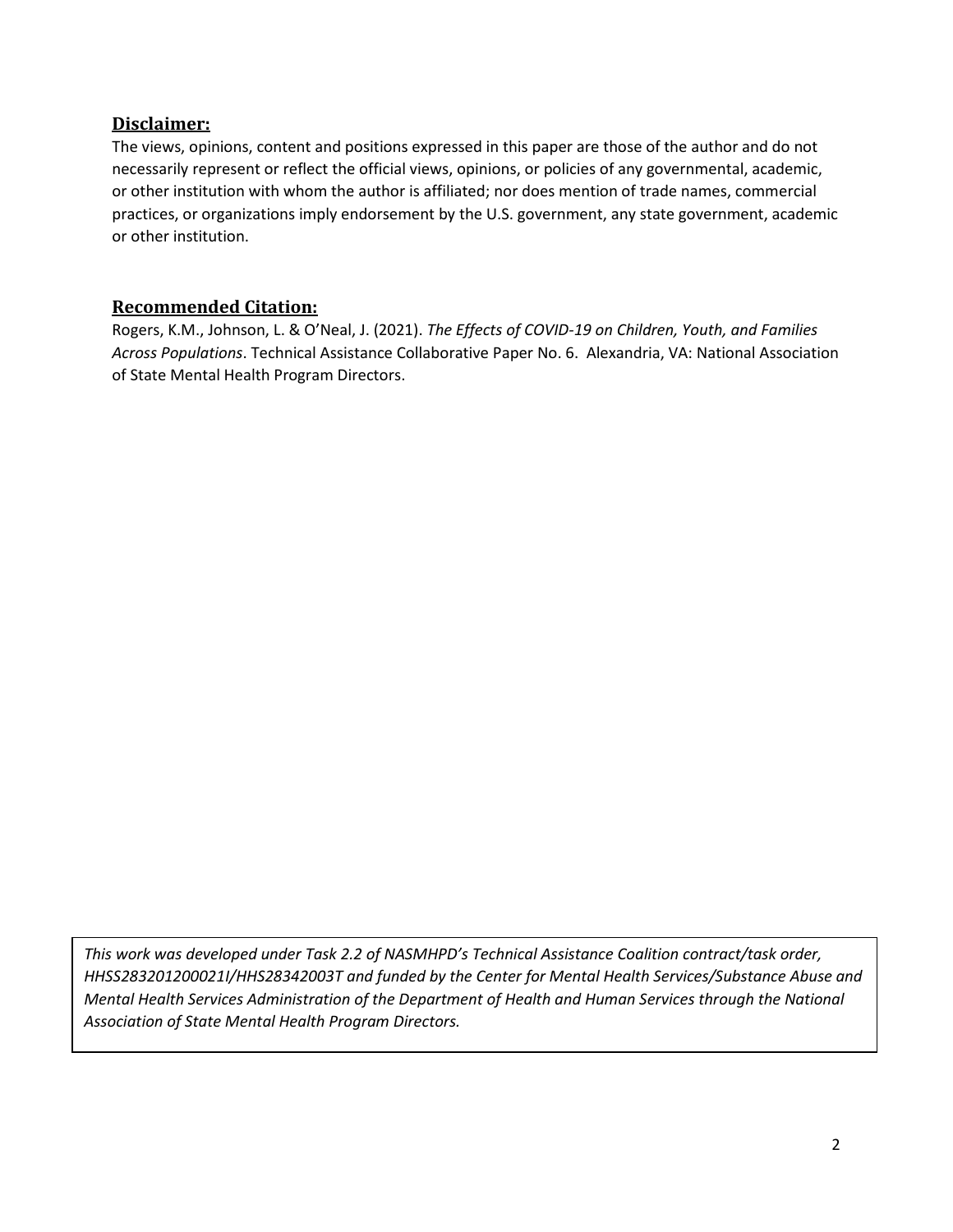#### **Abstract:**

COVID-19 has had a devastating mental health effect on children and adolescents, who were, prior to the emergence of the Delta variant, largely spared the physical effects of the associated infection. However, more recent data has shown an increase in hospitalizations and the need for medical care while also demonstrating an increase in mental health conditions, including anxiety and depression. Poverty, low educational achievement and other social determinants have further complicated the lives of children and adolescents during this pandemic. The medical and mental health impact of COVID-19 has been more acute in Black, Latinx and Native American communities. The educational system, which serves as a safety net for many youth, has been severely impacted by the pandemic with many schools relying on technology and virtual attendance to educate youth. This has meant that many youth, especially minority youth, have experienced declines in school attendance as many do not have access to computers or broadband to allow them to fully participate. This has resulted in these youth falling three to five months behind academically. There is concern that many of these youth will never overcome these losses. Furthermore, school has been a safe haven. Youth were more likely to experience episodes of domestic violence and abuse without the support and reporting mechanisms that are available when teachers and other school personnel are interacting with youth on a daily basis. These losses place youth at risk for contact with other systems, including juvenile justice and child welfare. It is incumbent upon policymakers to provide adequate support and assist youth in navigating these difficult times.

## **Highlights:**

- COVID-19 has significantly impacted children and adolescent physical and mental health.
- Black, Latinx and Native American youth have been disproportionately affected by the pandemic.
- Poverty and financial inequality have further exacerbated the effects of the pandemic among poor youth.

#### **Recommendations:**

- 1. School systems must think creatively to encourage ongoing learning over the summer. Initiatives might include expanding existing summer-school programs, working with agencies that run summer camps and youth programs so that they add academics to their activities, and enlisting corporations to identify and train volunteer tutors.
- 2. Health systems must engage with other systems (school, social welfare, and juvenile justice) to educate and encourage youth to engage in behaviors that will prevent COVID-19 infections, but also provide preventive measure to prevent or limit the effects of depression and anxiety.
- 3. Policymakers should advocate for full funding of social welfare programs for youth and families affected by the pandemic so that there will be an adequate safety net.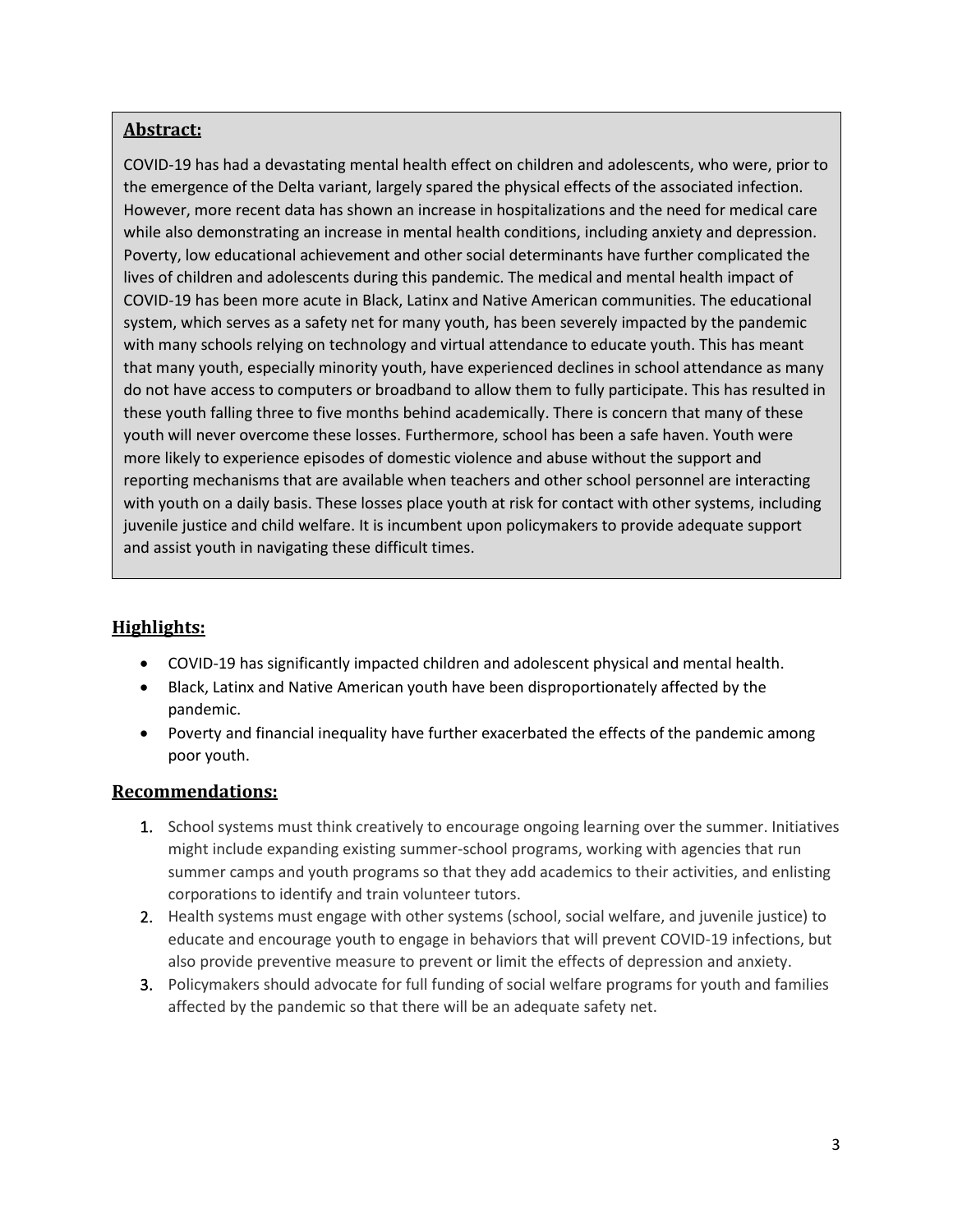P ast pandemics, such as the Influenza of 1918, 2009 H1N1 flu, and the 2014 Ebola virus were all associated with increases in depression and anxiety in the population. <sup>1</sup> Like these prior pandemics, COVID-19 has similarly been associated with increased depression and anxiety; however, these mental health issues have been further exacerbated by the social unrest that that has occurred concurrently.2 In addition, COVID-19 has impacted people of color disproportionately. Infection case rates, hospitalizations, and death rates among Black, Latinx and Native Americans in the U.S. were two to five times higher than among the white population.<sup>3</sup> Further compounding the pandemic stressors among these minority groups are the well-publicized and distressing police murders resulting in emotionally charged national protests and a collective outcry against racism and inequality.

Children and adolescents, for the most part, have largely been spared from the physical consequences of COVID-19. Although the general population child infection and death rates from COVID-19 have remained low over the past year, early findings suggested that Black, Brown and Indigenous children and young adults represented an overwhelming number of the COVID-19-related deaths for those under the age of 21.4 However, with each new variant, it appears that the medical risk to children and adolescents appear to be increasing.<sup>5</sup> This is especially true with the Delta variant that appears to have a higher rate of infectivity than prior variants.<sup>6</sup>

In addition to considering the physical impacts of the virus, much attention has been given to the mental and developmental concerns and risks related to the significant disruption to everyday lives of children and youth. Although pediatric emergency department visits have decreased overall during the pandemic, the number of pediatric emergency department-related visits for mental health concerns have increased.<sup>7</sup> These trends continue to be called out, with at least one state—Colorado declaring the gaps in services for youth mental health a "state of emergency" within the overarching disaster of the pandemic.<sup>8</sup>

Many schools struggled to locate many of their students, and concerns about the increase in domestic violence, child trafficking and the health and well-being of America's children and youth was voiced by many child advocates.9 Psychological distress in families has hit unprecedented levels in the United States with 40% of adults struggling with mental health issues by June 2020 during the pandemic.<sup>10</sup> While the full impact on youth is unclear from the current literature, it has been suggested that there are likely long-term repercussions of COVID-19 on children and adolescents.<sup>11</sup> The degree to which youth are impacted will depend on vulnerability factors, such as developmental age, pre-existing mental health condition, and socioeconomic status, and other social determinants of health.

The demand for psychiatric acute care beds has also substantially increased.<sup>12</sup> Parents voiced concerns about the inability to provide educational support, limited internet access, the struggles to oversee the educational needs of multiple children on different grade levels and the noted changes in their children's eating, sleeping patterns and behavior. In 2020, our children were more vulnerable than ever to the chronic stress in the home, the social isolation, involvement in, and awareness of the murders at the hands of the police to people of color, the social unrest and the lack of support, i.e. meals, provided in schools and communities.<sup>13</sup>

The abrupt closing of in-person instruction has, for many across the country, continued well into 2021, significantly hindering children's social interactions and activities. The transition to online learning came with challenges for many, and the ability of students to effectively work remotely is proving to be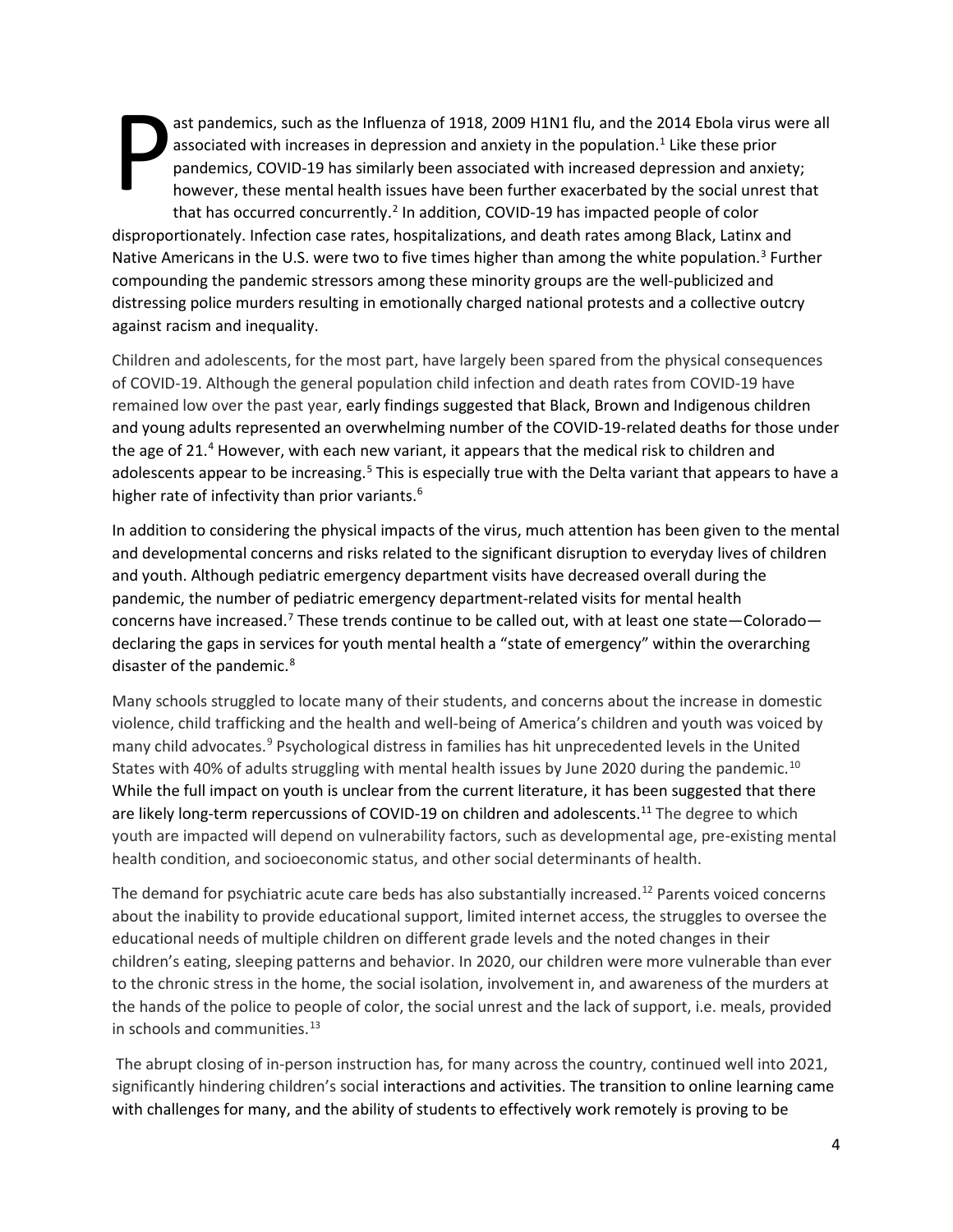disproportionate across socio-demographic groups. Black youth **are [more likely to be learning solely](https://www.brookings.edu/blog/how-we-rise/2020/09/23/students-of-color-most-likely-to-be-learning-online-districts-must-work-even-harder-on-race-equity/) [online](https://www.brookings.edu/blog/how-we-rise/2020/09/23/students-of-color-most-likely-to-be-learning-online-districts-must-work-even-harder-on-race-equity/)** than their white counterparts,<sup>14</sup> which carries a host of immediate and long-term educational gaps and developmental consequences. Although the goals have been to return to in-person learning in the fall of 2021, there remains tremendous anxiety and uncertainty about this plan, especially with mask mandates and other precautions returning by summer of 2021 in the context of the spread of the Delta variant. The disruptions that have occurred by the time of this writing and that will likely continue to be experienced will undoubtedly impact the social, mental, and physical well-being of youth, adolescents and young adults for years to come.

### **COVID-19 Educational Disparities in Children and Youth**

The pandemic has negatively impacted school readiness and has resulted in educational gaps for all students. Youth from Black, Hispanic, and low-income communities have been negatively impacted more than white youth.<sup>15</sup> Many of these youth were already dealing with the loss of loved ones, increasingly difficult financial situations, and parental stress. These situations were worsened as the pandemic has continued. School shutdowns and transition to online learning presented challenges for students from many communities. The United States educational system was not designed to weather the effects of a pandemic such as extended closures, rapid changes in teaching methods with an increase reliance on technology.

When students started school in Fall 2020, on average, they were about three months behind in mathematics.<sup>16</sup> Students of color were about three to five months behind in learning; white students were about one to three months behind.<sup>17</sup> School districts, business leaders and others have suggested plans to address the educational gaps, which if not addressed will translate into wider achievement gaps.<sup>18</sup> Although all students are suffering in various ways, those who came into the pandemic with the fewest academic opportunities are on track to exit with the greatest learning loss.

Beyond access and quality of instruction, students must be in a physical and emotional state that enables them to learn. The COVID-19 pandemic has wreaked havoc on families, leaving many children in precarious and vulnerable situations. Feeding America notes that one in four children is at risk of hunger during the pandemic.<sup>19</sup> Efforts to assist in this area are notable, such as a grant program through the National Farm to School Network that stood as one example of targeting communities disproportionately impacted by COVID-19 and hunger to assist getting fresh food to children.<sup>20</sup> The number of children who are housing-insecure has risen as families struggle to pay rent.<sup>21</sup> Parental supervision and support may be more difficult in families in which both parents need to work outside the home, or in which the parents are English-language learners and cannot directly support their child's learning.

With the COVID-19 pandemic shutting down in-person classes and moving to a virtual learning system, families with children who have intellectual and developmental disabilities (IDD) also experienced a new set of challenges. According to the National Center for Education Statistics, about 14% of all US public school children aged 3-21 received special education services through the Individuals with Disabilities Education Act.<sup>22</sup> When schools closed, many families reported a decrease in services offered and some children stopped receiving services at all. In a study by Neece et.al where majority Latinx parents that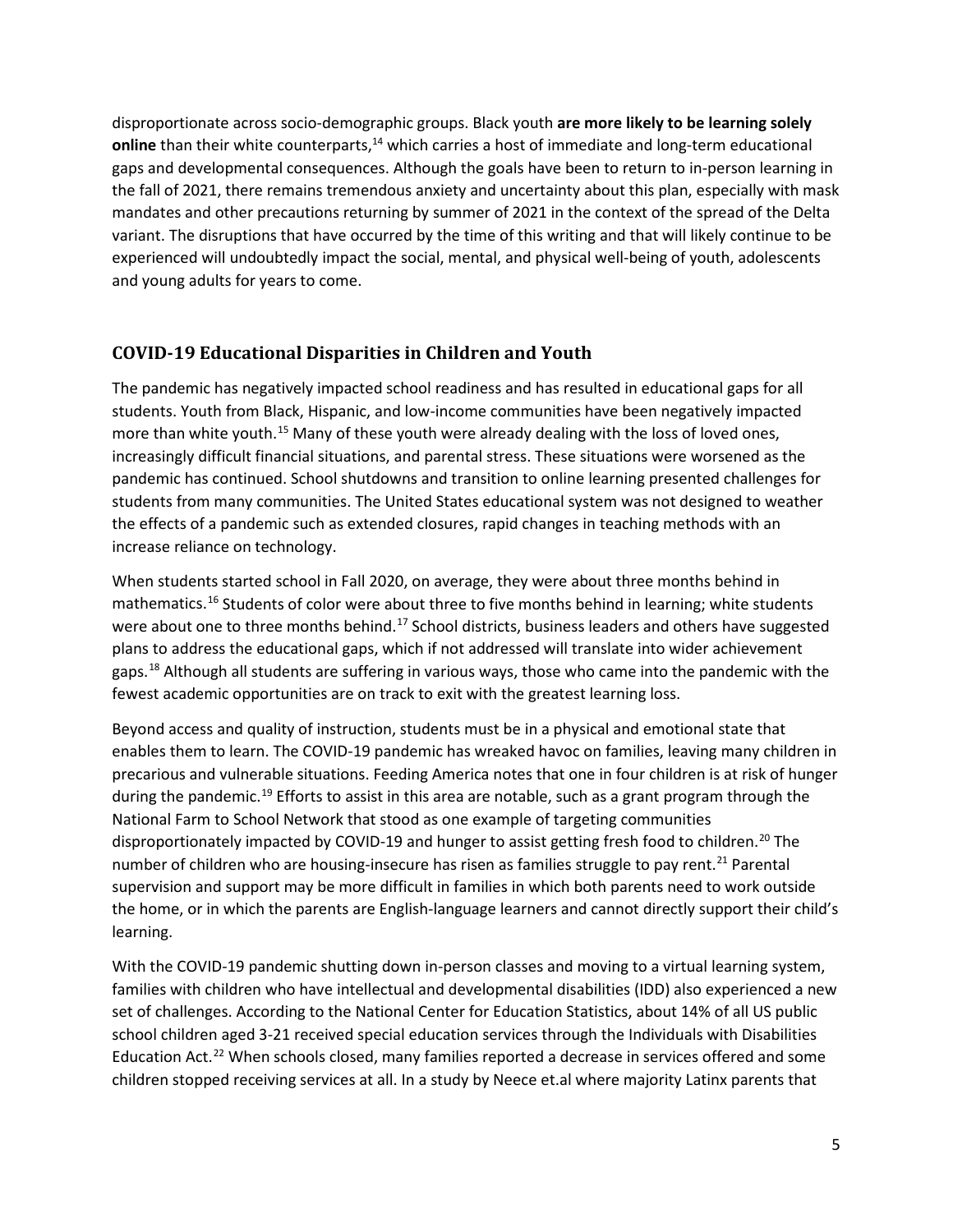had a child with IDD were asked about their pandemic experience, 79.9% of families report that their child's services were decreased.<sup>23</sup>

In addition, many families who still received services virtually, just like other school age children, cited issues with the new model of education.<sup>24</sup> Virtual learning can be especially difficult for children who are vision or hearing impaired. Prior to the pandemic, students with specific learning disabilities often had specially trained instructors to create their individual education plans. With the sudden changes, parents had to take up the role of educators causing a great deal of stress and many worried that they were not able to meet their child's education needs in addition to balancing work and other responsibilities. This was especially amplified in single parent households and low-socioeconomic status families.<sup>25</sup> With the loss of their general support system and normal routines, many of these children began to display an increase in challenging and disruptive behaviors putting further stress on the child and their caretakers. In comparative studies, it was shown that parents of children with IDD were more likely to report increased problematic behavior and mood changes in their children than families with children without disabilities.<sup>26</sup> Families also reported that because their child needs were so great, there was significantly more worry about losing income and the care of their child if a caretaker were to get sick or pass away from COVID-19. With reopening after the lockdowns caused by COVID-19, additional work and planning will be needed to make sure these children and their families can transition back to in person classes in the safest and least stressful way. In doing so, it will be helpful for policymakers to learn from what went right and wrong during this pandemic to make sure in the future there are sufficient plans in place, as well as resources, to better support vulnerable families.

#### **Covid-19 Health Disparities in Children and Youth**

Since the onset of the coronavirus pandemic, the nation's health inequalities have become even more glaring, with millions of Americans of color, Black and Latino in particular, experiencing more severe illness and death due to COVID-19 than white Americans.<sup>27</sup> Yet, relatively few children have died from COVID-19 overall. Only 0.26% of all COVID deaths and less than 1% of COVID hospitalizations are in youth less than 18 years.<sup>28</sup> However, children have begun to increase in numbers impacted, and by midyear 2021, up 21% of new COVID-19 infections are reported in children. This number is likely to rise with the Delta variant growing in prominence in the United States by the summer of 2021 and with plans for school opening to in person learning in Fall 2021.<sup>29</sup> Furthermore, recent data from the Centers for Disease Control and Prevention (CDC) reveals that the same racial and ethnic disparities that have affected adults throughout the pandemic, also extend to children of color.<sup>30</sup>

When it comes to severe illness and deaths from the virus, as noted above, children of color bear a disproportionate burden. Several studies -- and the CDC's database -- reveal that among all children, Black and Hispanic children are more likely to die of the disease.<sup>31,32</sup>According to 2020 data provided by the CDC, overall at least 423 children and adolescents have died of COVID-19.<sup>33</sup> Latino and Black children currently represent approximately 65% of these deaths. Additionally, children of color are more likely to experience a severe COVID-related inflammatory illness, MIS-C. As of July 31, 2021, 4404 U.S. children have been diagnosed with MIS-C. This rare and extreme immune system response is linked to COVID-19, with 37 MIS-C pediatric deaths according to the C.D.C.<sup>34</sup> And at least 63% of reported MIS-C cases have occurred in children who are Hispanic or Latino or Black, non-Hispanic.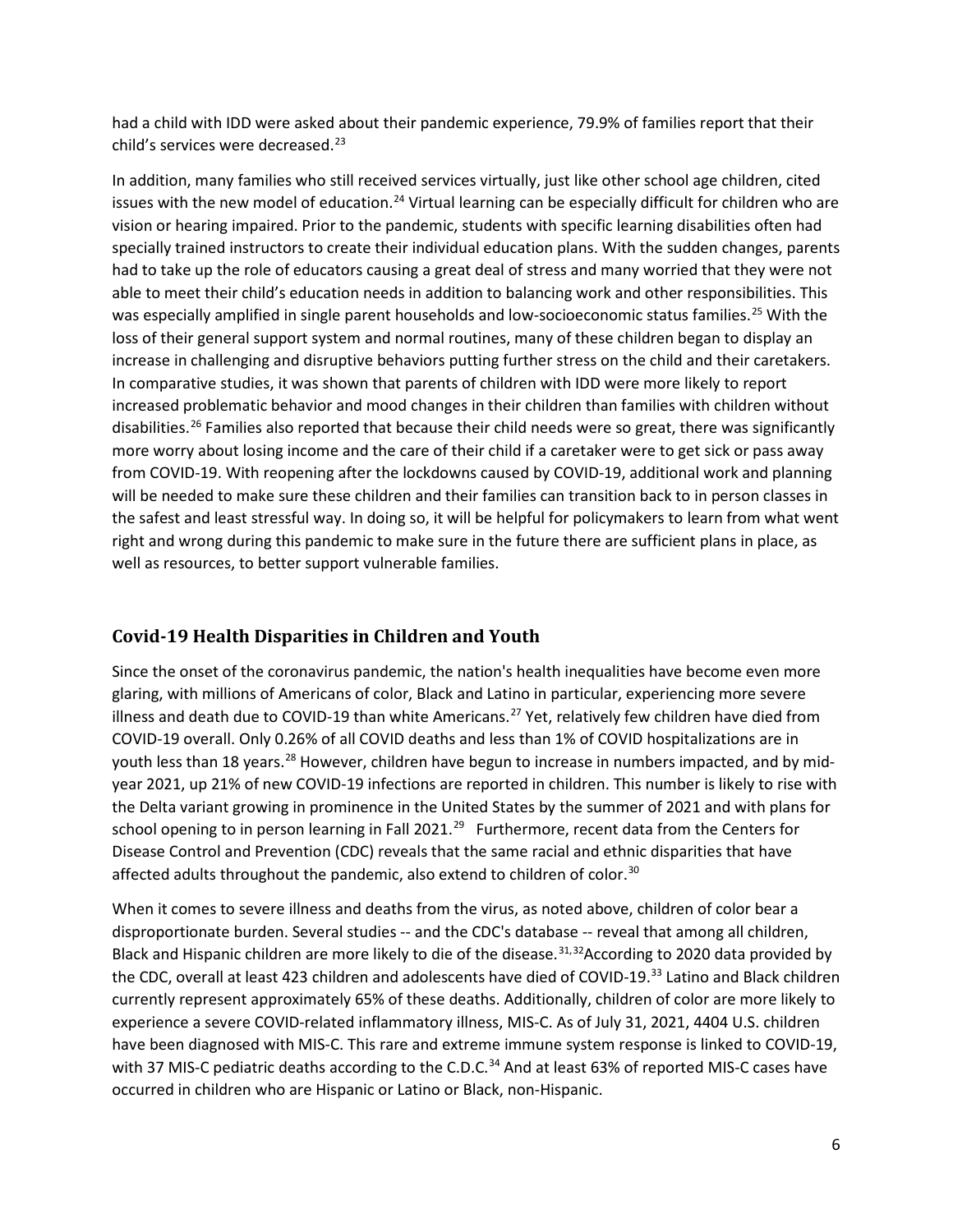The impact of COVID-19 in pediatric populations mirror racial disparities in the adult population. The disproportionately high case rates in Black and Latino children largely reflect how the adults in their lives have been impacted. Affected families are more likely to include essential workers who have had to risk exposures in order to do their jobs. They are also more likely to live in multigenerational homes or more crowded conditions that make distancing or isolating difficult. Communities of color are more likely to experience barriers to high-quality health care and testing, or to face cultural or language challenges in having access to health care. Underlying chronic health conditions that occur in minority youths can adversely affect the course of COVID-19 infection as well.

#### **Social Isolation and Social Media Effects**

The COVID 19 pandemic and the associated social isolation for extended periods of time have been linked to worsening mental health.<sup>35</sup> Increased loneliness in children and adolescents has been linked to future mental health problems like depression and social anxiety.<sup>36</sup> Additionally there has been a worsening of pre-existing conditions such as Attention Deficit Hyperactivity Disorder (ADHD), Post Traumatic Stress Disorder (PTSD), and developmental disorders.37 Much of the early data has caused concern among experts and practitioners that many of these symptoms may lead to chronic symptoms that will affect youth years after the pandemic. Despite the relative lack of data related to the pandemic, the child development literature has shown that prolonged isolation can have a negative effect on child and adolescent development.<sup>38</sup> Because peer interaction is such an important developmental factor, the lack of stimulation can lead to cognitive, emotional, and psychological changes in youth. Animal studies have shown that complete social isolation in adolescents resulted in structural changes in the brain and limited peer to peer contact within this developmental stage caused anxiety and reduction of growth in the hippocampus.<sup>39</sup> Behaviorally, animal models of social isolation have demonstrated resultant increased aggressiveness, decreased learning and attention, and increased anxiety and depressive symptoms. It is unknown how well the animal studies relate to human development, so more research is needed.

A study by Orben and colleagues demonstrated that social media has had both positive and negative influences on youth during this pandemic. $40$  Technology, such as video chat, has been beneficial in maintaining social connectedness. The use of technology has allowed teens to connect with their peers with some remediation of the effects of social isolation. However, Guessoum, and colleagues have shown that social media, when used passively, can lead to more negative outcomes.<sup>41</sup> Increased reliance on technology places youth at risk for internet addiction, which has been linked to depression. The overuse of social media can also be detrimental as many of these youth are at risk of exposure to cyber bullying which has been shown to have a negative impact on mental health among youth.<sup>42</sup> Parents vigilance in monitoring the use of the internet, especially in young children, may better protect their safely and mental health. However, many parents, especially parents with limited economic means and socials supports, may not be in a position to provide adequate supervision during periods when their younger children are online.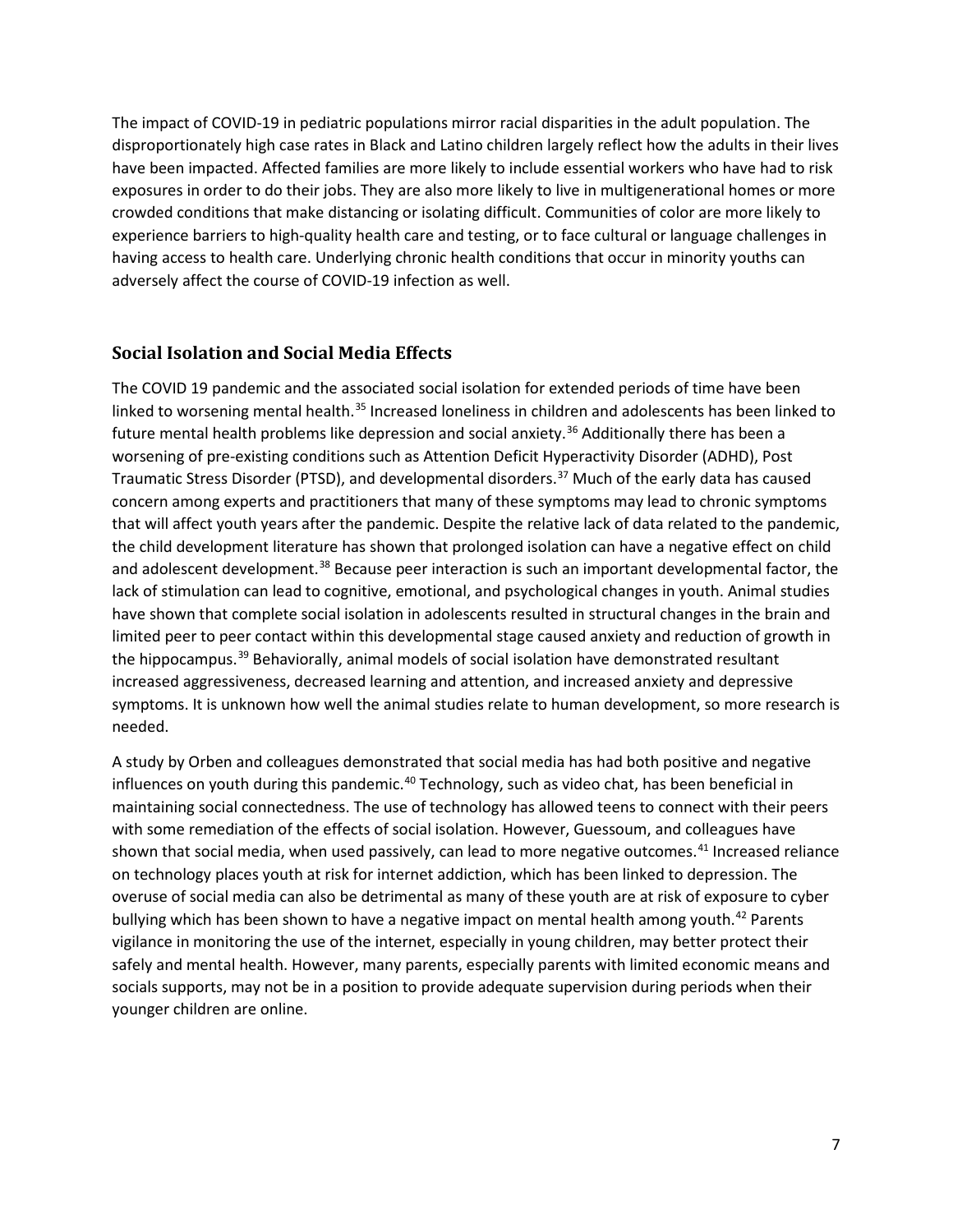### **Juvenile Justice Youths and Adults impacted by COVID-19**

Individuals impacted by COVID-19 are from populations that have seen their healthcare vulnerabilities exacerbated during the COVID-19 pandemic.<sup>43</sup> Those who are incarcerated are among the most vulnerable groups as they frequently do not have the ability to physically distance themselves from others or take other precautions to protect themselves from COVID-19 infection. Until May 2021, youth in juvenile detention facilities did not have access to vaccinations to help prevent illness and spread of disease.<sup>44</sup>

Youth impacted by the juvenile justice system are an important, largely overlooked pediatric population that experienced many of the devastating consequences from COVID-19 that affected other poor and minority youth. COVID-19 among detained youth has been reported in 41 states and the District of Columbia. Cases among staff in juvenile detention facilities have been reported in 43 states and the District of Columbia.<sup>45</sup> Correctional facilities experienced high likelihood of COVID-19 outbreaks, and disproportionate risk for the 44,000 incarcerated youth, which includes 80% who have a mental health disorder.46 Multiple correctional facilities became US epicenters for COVID-19. Incarcerated youth and youth in contact with adults living or working in corrections experienced heightened risk of contracting COVID-19. $47$ 

The majority of detained youth in the US are poor and from minority groups. They are more likely than white youth to be arrested as juveniles<sup>48</sup> and are five times more likely than white youth to be incarcerated in juvenile facilities.<sup>49</sup> The data on COVID-19 and juvenile justice is limited. Rovner has reported that there are at least 1,677 youth in juvenile facilities have tested positive for COVID-19; however, this number is likely higher.<sup>50</sup>

Although it can be easy to forget the plight of youth and adults who are disproportionately in custody, especially during the COVID-19 global crisis, doing so will also threaten the health and well-being of children and their families across the country and the world. Incarceration in the juvenile justice system subjects that youth to additional detrimental experiences, such as solitary confinement, that contribute to negative long-term outcomes.<sup>51</sup> The stress of being in a juvenile justice facility can be an isolating experience. This level of isolation is greatly exacerbated with COVID-19 and places youth at increased risk for negative mental health outcomes. Disruptions, including decreased educational opportunities, a lack of meaningful programming, no physical contact with family members or visits from professionals or their advocates due to the COVID-19 pandemic, can lead to increased loneliness, depression, and anxiety. 52

# **Institutionalized Children and Youth during COVID-19**

The pandemic has resulted in closures of schools, decreased employment, and shuttering of faith-based organizations. Local school districts are reporting that there are an increased number of youth who have dropped out of school.<sup>53</sup> These factors have been associated with contract with the juvenile justice system.<sup>54</sup> The reciprocal links between school engagement, youth problem behaviors, and school dropout during adolescence.55 The pandemic has caused detention facilities and residential placements to limit the number of youth in confinement care.<sup>56</sup> The pandemic paused the US school-to-prison pipeline: potential lessons learned.<sup>57</sup> While the number of youth that are in juvenile detention facilities or other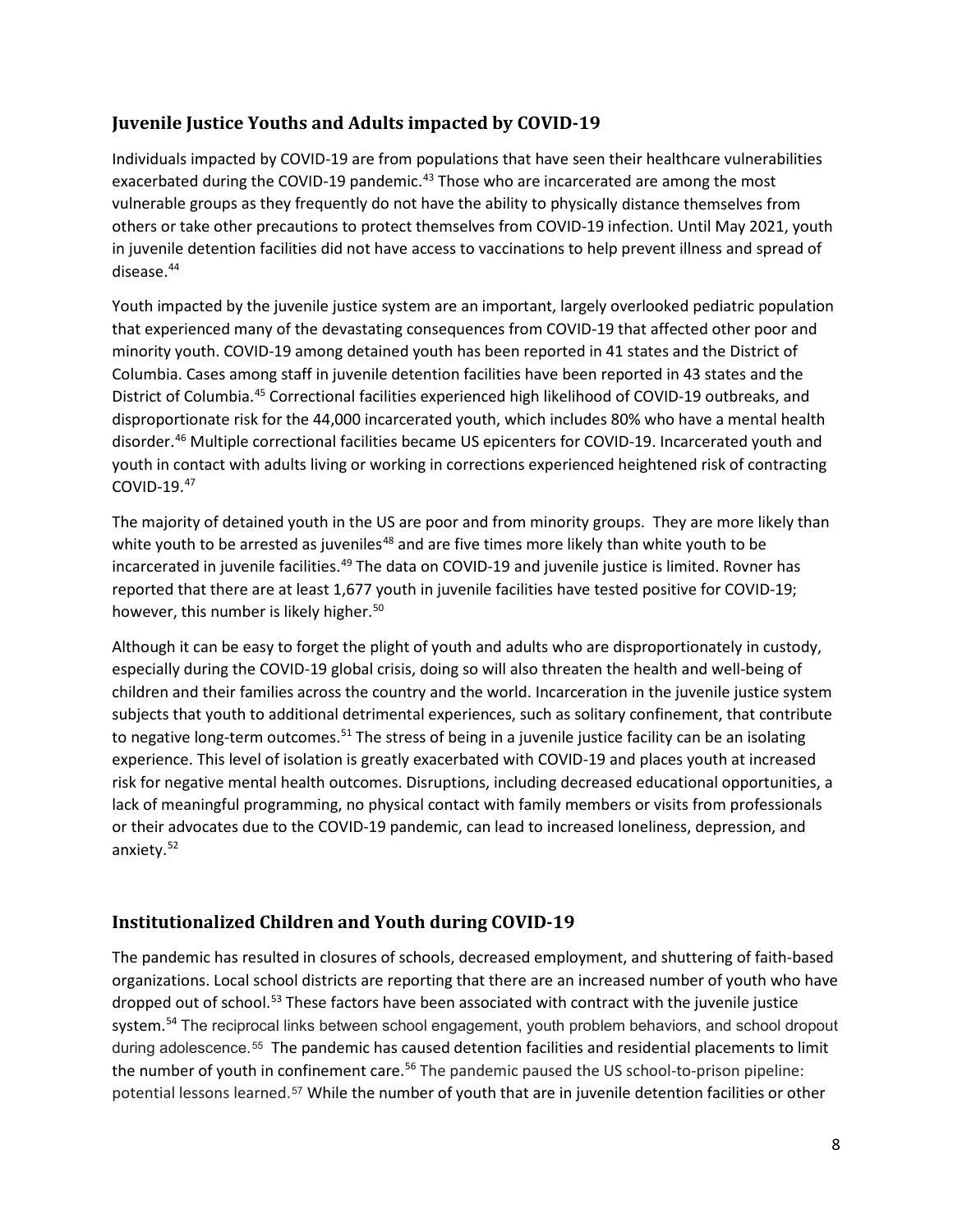residential facilities has decreased during the pandemic, the evidence of disproportionate confinement of minority youth became more pronounced.<sup>58</sup>

Youth detention is frequently associated with negative outcomes; however more recent attempts to introduce trauma informed care into detention settings have promise in helping youth navigate the traumas that are antecedents to their detention.<sup>59</sup> Trauma informed childcare residential placements and hospitals often provide a safe space, while catering to the treatment, educational and basic needs of children and adolescents. Many of the youth that may have benefitted from being in a residential setting have remained in community settings where there is decreased treatment availability and safety net services as a result of the pandemic.<sup>60</sup>

For youth that have been detained during the pandemic, social distancing mandates were enacted and, non-resident staff and family members had to be kept off the premises during the height of the pandemic. The necessity of arranging additional quarantine space for those infected, the supervision of children under physical mandated distancing policies with limited staff aggravated the system of care needed to support the confined youth and address this crisis. This social isolation has understandably resulted in increased anxiety and depression in detained youth.<sup>61</sup>

Although much of the mental health continuum of care for youth is moving towards maintaining youth in their natural home environments, given the myriad of challenges facing youth, residential placements have also been in demand. As such, capacity building is needed to effectively manage the need for an array of mental health services to handle the crisis. Relaxing the eligibility for admissions to adequately address the crisis experienced by families and community members could offer another approach to providing access to needed supports.

# **Financial Inequalities Impacting Youth and their Families During COVID-19**

Loss in income, employment, and food security can have both direct and indirect negative effects on children. **[Family instability,](https://www.urban.org/node/32706)** such as that produced by sudden unemployment, can affect children's socialemotional, cognitive, and academic outcomes. Furthermore, children who experience **[sustained](https://www.urban.org/node/32756) [poverty](https://www.urban.org/node/32756)** are more likely to drop out of high school, have irregular employment, and experience poverty as adults. $62$ 

Families living in households where the rent or mortgage payment was late and where there was not enough food have struggled during this pandemic. At the national level, the Household Pulse Survey Phase 1 data April 23, 2020-July 1, 2020) indicated that about 11.8 million children live in households that missed a mortgage or rent payment or sought a deferment, while roughly 3.9 million children were experiencing COVID-19 induced food shortages.<sup>63</sup> However, these groups include substantial overlap  $$ nearly 1.3 million children live in households facing both food and housing types of insecurities.

In preparation of future pandemics, narrowing existing **[equity gaps](https://next50.urban.org/question/structural-racism)** is critical to ensuring a path to a more equitable future that promotes shared prosperity, health and well-being for all. There are policies and programs that point the way forward, both in the short and long term. In addition to the funds made available through the Coronavirus Aid, Relief, and Economic Security Act, Policymakers can also **[consider](https://www.urban.org/node/102179)** steps to reduce the pandemic's economic effects, such as increasing protection and pay for essential workers, supporting **[efforts to stabilize renters,](https://www.urban.org/node/102720)** improving **[access to refinancing](https://www.urban.org/node/102055)** for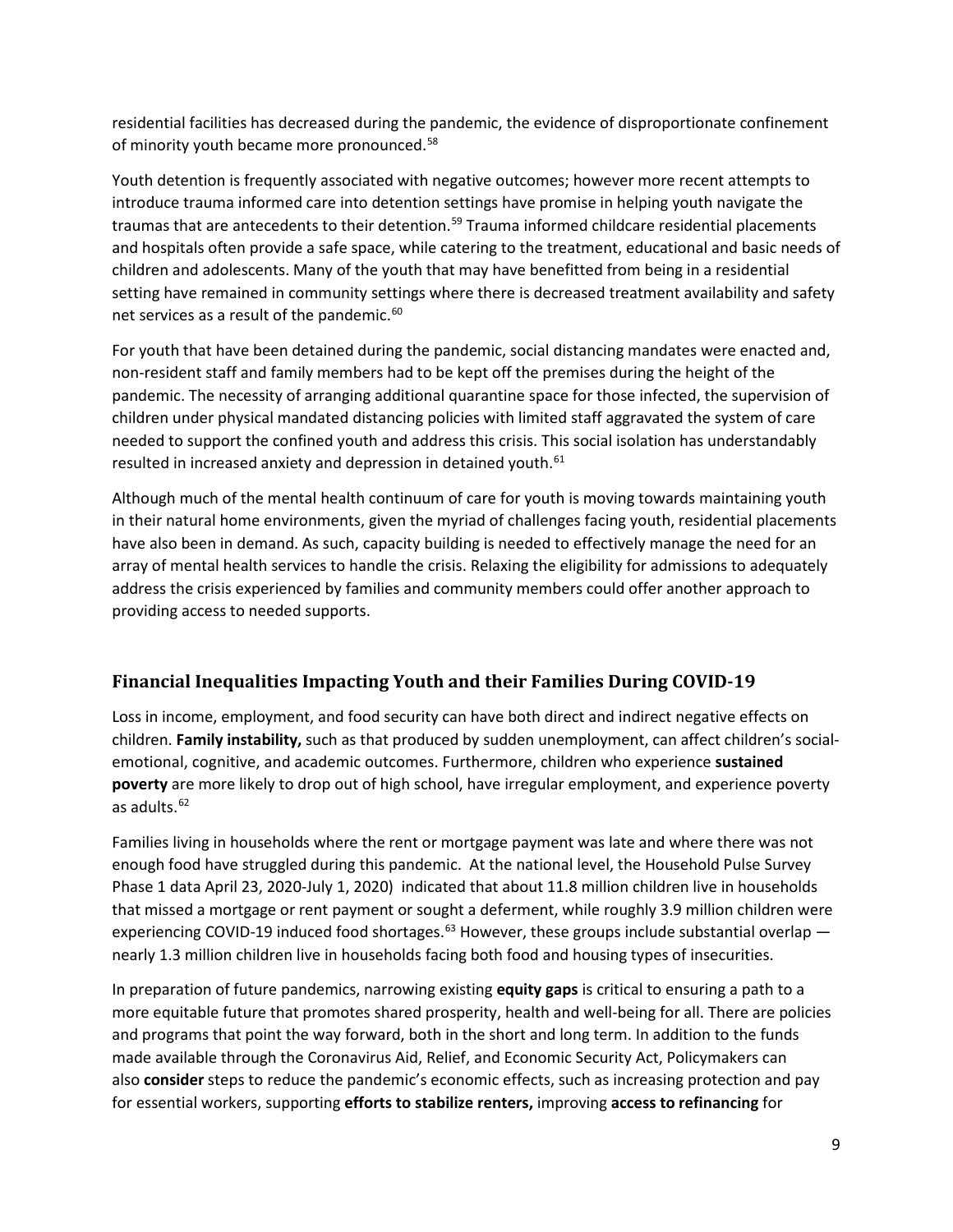homeowners, and establishing **[a federal jobs program](https://www.urban.org/node/101963)** to get people back to work and prevent extended periods of unemployment and food insecurity for those disproportionately impacted such as families of color.

### **Telemedicine, COVID-19 and Impact on Youth**

As recently as February 2020, before the current pandemic was declared, there was evidence supporting teen interest in and acceptance of receiving primary healthcare virtually. The work by Sequeira et. al suggests that many gender-diverse youth were open to using telehealth to receive gender-affirming care and were particularly interested in doing so for ongoing care (such as for laboratory monitoring and medication refills).<sup>64</sup> A potential benefit of virtual visits for children and adolescents includes the ability to avoid stigmatized reactions and receive confidential services without alerting caregivers because of travel needs.

As adolescents embrace the use of telemedicine during the COVID-19 pandemic, we must continue to work to ensure that care is available as widely as possible. This includes decreasing barriers to care including lack of broadband connectivity, lack of equipment, limited knowledge of the technology needed to connect, and lack of access to providers offering telemedicine. Ideas for future telemedicine uses include increasing school-based telehealth services, partnering with community agencies to help reach youth who are homeless or involved in the juvenile justice system. Focus on rural areas and provider shortage locations is critical to decreasing the inequalities of health care. One area of significant concern is the access to confidential services (reproductive health, contraception, mental health, addiction services, and medicine) that may be otherwise difficult to access.

Policy makers and funders should also consider how to develop care teams that incorporate telemedicine even though providers may work remotely, and team members may not in the same

physical location. More research is needed on health care delivery to adolescents and young adults using technology-based solutions. Guidelines must be developed on how to involve learners in care and teach the future adolescent health providers how to think creatively about solutions for reaching youth without compromising safety elements in care delivery, such as suicide risk assessment and management. One thing is certain moving forward, now that patients and providers have experienced digital technology for health care, school, and social connection, technological innovation is healthcare is here to stay and likely increase. Over time, specific methodologies and research analytics will help drive shifts in how telemedicine is delivered for continuous quality improvement.

# **Recommendations to strengthen youth and families in the context of COVID-19\***

- 1. Ensure that race and equity are primary considerations as policies are developed.
- 2. Ensure that physical and mental health is prioritized across all youth
- 3. Assist youth and families with economic stability and recognize its importance in emotional well-being
- 4. Advocate for equivalent and adequate funding for schools to meet the needs of all youth including those disproportionately impacted by the pandemic.

\*Adapted from recommendations by The Annie E. Casey Foundation

[https://www.aecf.org/blog/new-report-finds-many-families](https://www.aecf.org/blog/new-report-finds-many-families-with-children-are-depressed-uninsured-hungry)[with-children-are-depressed-uninsured-hungry.](https://www.aecf.org/blog/new-report-finds-many-families-with-children-are-depressed-uninsured-hungry) December 14, 2020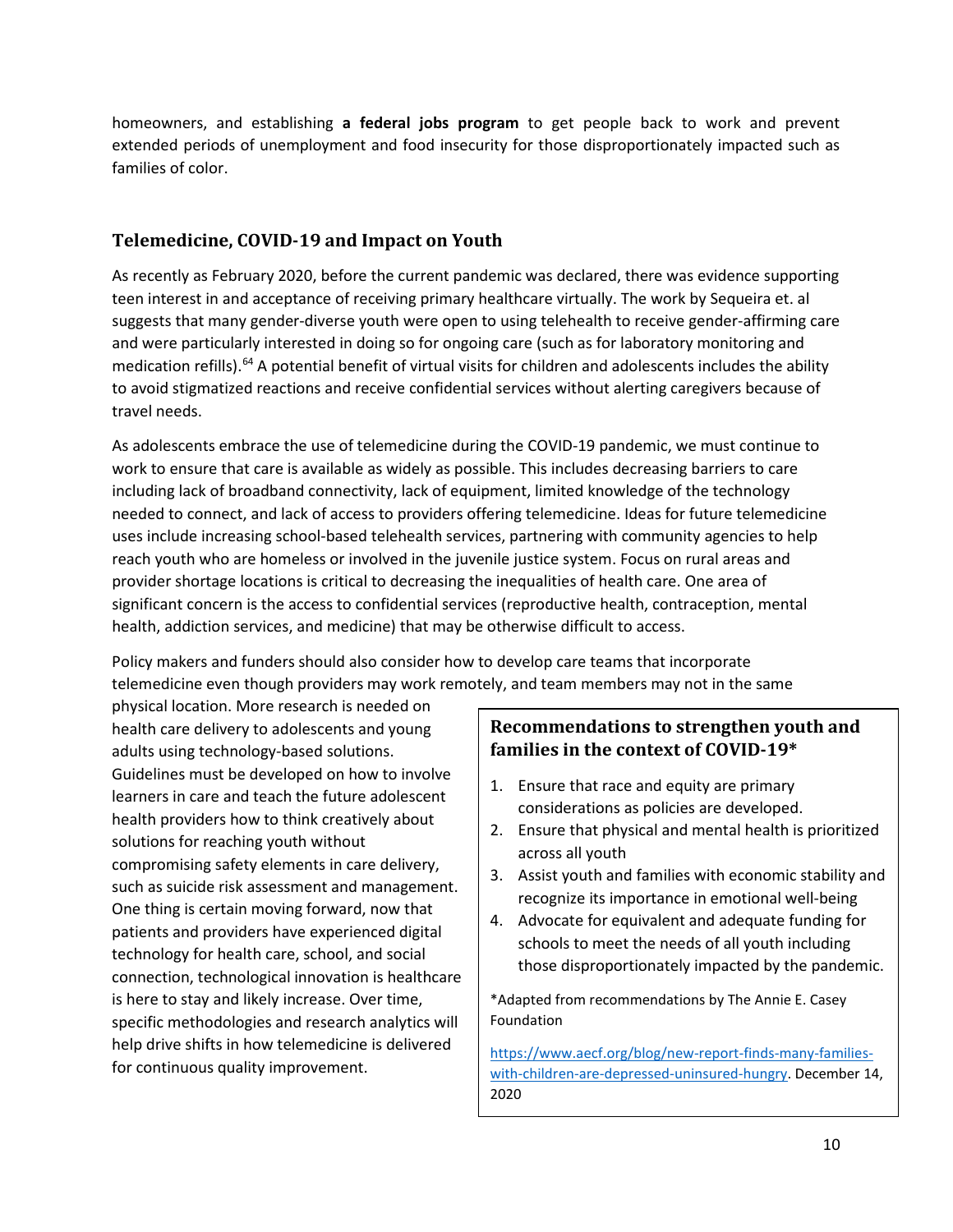Confidentiality will continue to be a cornerstone of adolescent visits. When using telemedicine, top priorities of the health care teams will include ensuring the virtual environment is established to be private as well as safe. This is particularly challenging when the youth is meeting with a provider or a care team from home, given the often-crowded living environment for youth of color and those in crowded urban settings with multi-generational families residing in small residential settings. In the office setting, family members and other caregivers are asked to leave the examination room, so the provider and adolescent can speak freely. This may not be feasible when providing care to a patient at home, so youth may need to be asked to move to a more private location (if available), use a headset, or use the chat feature of the video conference tool to obtain and share confidential information.

Screening for mental health may require providers to send documents via email or utilize an electronic health record ahead of scheduled encounters. This pre-visit screening necessitates the need for safety protocols to address acute concerns (such as suicidality or disclosed abuse) outside of the telemedicine encounter.

Despite challenges, providers saw patients using telemedicine during the pandemic<sup>65</sup> and there is growing evidence that telemedicine is feasible for providing care to youth for a variety of health concerns, including contraception, gender-affirming care, behavioral health, substance use, eating disorder treatment, and for continuing the clinical education of future leaders in adolescent health.

#### **Conclusion**

More than one year after the death and trauma of so many who succumbed to COVID-19, where are we now and what must we do to ensure families, children and communities can move to a state of health and wellness? With the toll of Covid-19 hopefully soon more on our heels, how do we begin to address racial disparities among children, and families which could impact their health and well-being today as well as later in life? The pandemic's impact has yet to be fully realized as states continue to struggle to move beyond the crisis and as the virus continues to evolve. As stated earlier, pandemics of the past have always left many young people experiencing anxiety and depression and in need of services and supports. How do we meet the needs of those whose mental health challenges have been exasperated by the pandemic-- all while engaging families who have never received services for their children? Much has been realized with regard to priorities and needs, including: the need to improve the mental health care provided for children, adolescents and their families; the need to embrace a workforce of professionals to provide the continuity that children, especially children and adolescents struggling with anxiety, deserve; and last but not least, the need to build trust during numerous events of highly publicized racial injustices. Put simply, the COVID-19 pandemic has brought racial/ethnic disparities in health, education, the justice system, income, into plain sight, and this has been alarmingly apparent for adults, as well as for children. We can and we must improve the inequities that plague our country. Now more than ever silos need to fall, family's voices should be heard, and faith-based organizations need to be acknowledged and embraced as a resource to provide care in many communities of color, while local community leaders are more embraced and supported. We need systems of care and these systems must be energized to focus on youth who hold the promise of tomorrow.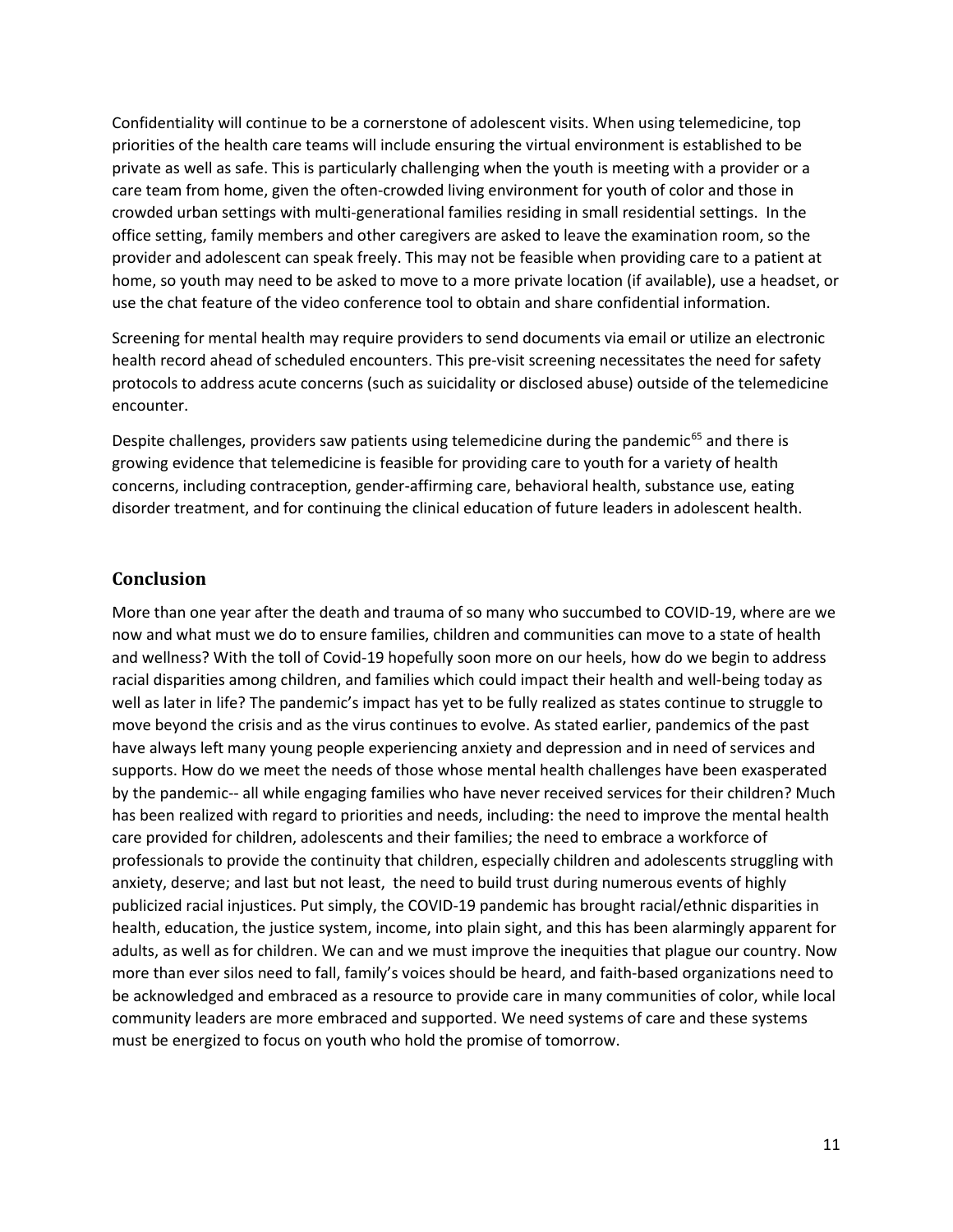#### **References**

**5** Edwards, E: Is the delta variant more dangerous for children? A growing number of kids are very sick. *NBC News* August 5, 2021[. https://www.nbcnews.com/health/health-news/delta-variant-more-dangerous-children-growing](https://www.nbcnews.com/health/health-news/delta-variant-more-dangerous-children-growing-number-kids-are-very-n1276035)[number-kids-are-very-n1276035](https://www.nbcnews.com/health/health-news/delta-variant-more-dangerous-children-growing-number-kids-are-very-n1276035)

#### $6$  Ibid.

<sup>8</sup> Children's hospital Colorado declares a 'State of Emergency' for youth mental health. Aurora, CO, Children's Hospital of Colorado, 2021 May 25[. https://www.childrenscolorado.org/about/news/2021/may-2021/youth](https://www.childrenscolorado.org/about/news/2021/may-2021/youth-mental-health-state-of-emergency/)[mental-health-state-of-emergency/](https://www.childrenscolorado.org/about/news/2021/may-2021/youth-mental-health-state-of-emergency/)

<sup>9</sup> Todres J, Diaz A: COVID-19 and human trafficking—the amplified impact on vulnerable populations. *JAMA pediatrics* 2021; *175*(2):123-124

<sup>12</sup> Ugueto AM, Zeni, CP: Patterns of Youth Inpatient Psychiatric Admissions Before and After the Onset of the COVID-19 Pandemic. *Journal of the American Academy of Child and Adolescent Psychiatry* 2021

<sup>13</sup> Fortuna LR, Tolou-Shams M, Robles-Ramamurthy B, et al: Inequity and the disproportionate impact of COVID-19 on communities of color in the United States: The need for a trauma-informed social justice

response. *Psychological Trauma: Theory, Research, Practice, and Policy* 2020; *12*(5): 443

<sup>14</sup> Smith E., Reeves, R: Districts must work even harder on race equity. Washington, DC, Brookings Institute, September 23, 2020. [https://www.brookings.edu/blog/how-we-rise/2020/09/23/students-of-color-most-likely-to](https://www.brookings.edu/blog/how-we-rise/2020/09/23/students-of-color-most-likely-to-be-learning-online-districts-must-work-even-harder-on-race-equity/)[be-learning-online-districts-must-work-even-harder-on-race-equity/](https://www.brookings.edu/blog/how-we-rise/2020/09/23/students-of-color-most-likely-to-be-learning-online-districts-must-work-even-harder-on-race-equity/)

<sup>15</sup> Dorn BH[, Sarakatsannis J](https://www.mckinsey.com/our-people/jimmy-sarakatsannis), Viruleg E: COVID-19 an learning loss-disparities grow and students need help. New York, NY, McKinsey and Company, December 8, 2020. [https://www.mckinsey.com/industries/public-and-social](https://www.mckinsey.com/industries/public-and-social-sector/our-insights/covid-19-and-learning-loss-disparities-grow-and-students-need-help)[sector/our-insights/covid-19-and-learning-loss-disparities-grow-and-students-need-help](https://www.mckinsey.com/industries/public-and-social-sector/our-insights/covid-19-and-learning-loss-disparities-grow-and-students-need-help)

 $16$  Ibid.

 $17$  Ibid.

<sup>18</sup> Dorn E, Hancock B, Sarakatsannis J, et al: COVID-19 and student learning in the United States: The hurt could last a lifetime. New York, NY, McKinsey & Company, 2020

 $19$  Children facing hunger come from families who face hunger, too. Chicago, IL, Feeding America, 2020. [https://www.feedingamerica.org/hunger-in-america/child-hunger-](https://www.feedingamerica.org/hunger-in-america/child-hunger-facts%23:%7E:text=84%25%20of%20households%20Feeding%20America,America%20to%20make%20ends%20meet)

[facts#:~:text=84%25%20of%20households%20Feeding%20America,America%20to%20make%20ends%20meet.](https://www.feedingamerica.org/hunger-in-america/child-hunger-facts%23:%7E:text=84%25%20of%20households%20Feeding%20America,America%20to%20make%20ends%20meet)<br><sup>20</sup> COVID-19 information and resources. Chicago, IL, National Farm to School Network, 2021.

<http://www.farmtoschool.org/covid19>

<sup>21</sup> Housing insecurity. Boston, MA, Children's Health Watch, 2021. [https://childrenshealthwatch.org/housing](https://childrenshealthwatch.org/housing-insecurity/)[insecurity/](https://childrenshealthwatch.org/housing-insecurity/)

<sup>22</sup> Students with disabilities. Washington, DC, National Center for Education Statistics, 2021. <https://nces.ed.gov/fastfacts/display.asp?id=64>

<sup>1</sup> Preti E, Di Mattei V, Perego G, et al: The psychological impact of epidemic and pandemic outbreaks on healthcare workers: rapid review of the evidence. *Current psychiatry reports* 2020; *22*(8):1-22

<sup>&</sup>lt;sup>2</sup> Hou WK, Lee TMC, Liang L, et al: Civil unrest, COVID-19 stressors, anxiety, and depression in the acute phase of the pandemic: a population-based study in Hong Kong. *Social psychiatry and psychiatric epidemiology* 2021; 1-10 <sup>3</sup> Oppel RA, Gebeloff R, Lai R, et al: The fullest look yet at the racial inequity of coronavirus. *The New York Times,*  2020.<https://www.nytimes.com/interactive/2020/07/05/us/coronavirus-latinos-african-americans-cdc-data.html>

<sup>4</sup> Mitropoulos A: Children of color disproportionately impacted by severe COVID-19 and related illness, data reveals. *ABC News,* February 25, 2021. [https://abcnews.go.com/Health/children-color-disproportionately](https://abcnews.go.com/Health/children-color-disproportionately-impacted-covid-19-data-reveals/story?id=76063845)[impacted-covid-19-data-reveals/story?id=76063845](https://abcnews.go.com/Health/children-color-disproportionately-impacted-covid-19-data-reveals/story?id=76063845)

<sup>&</sup>lt;sup>7</sup> Krass P, Dalton E, Doupnik SK, et al: US Pediatric Emergency Department Visits for Mental Health Conditions During the COVID-19 Pandemic. *JAMA Network Open* 2021; *4*(4):e218533-e218533

<sup>&</sup>lt;sup>10</sup> Czeisler MÉ, Lane RI, Petrosky E, et al. Mental Health, Substance Use, and Suicidal Ideation During the COVID-19 Pandemic — United States, June 24–30, 2020. *MMWR Morbidity and Mortality Weekly Report* 2020; 69:1049–1057  $11$  Shen K, Yang Y, Wang T, et al: Diagnosis, treatment, and prevention of 2019 novel coronavirus infection in children: Experts' consensus statement. *World Journal of Pediatrics* 2020; 16(3):223-231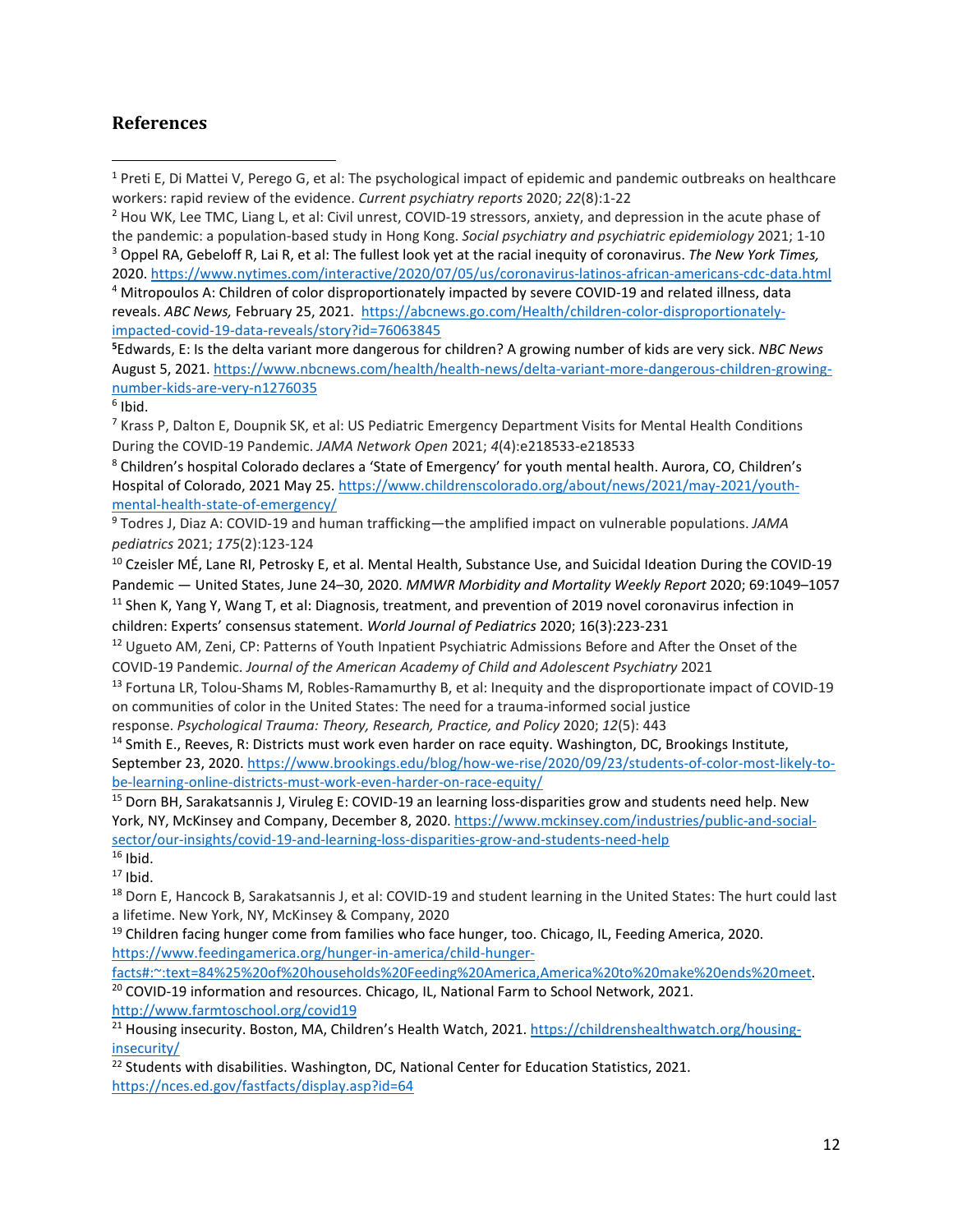<sup>23</sup> Neece C, Fenning MR: Examining the impact of COVID-19 in ethnically diverse families with young children with intellectual and developmental disabilities. *Journal of intellectual disability research* 2020; 64:739-749

<sup>24</sup> Dooley DG, Simpson JN, Beers NS: Returning to School in the Era of COVID-19. *JAMA pediatrics* 2020; *174*(11):1028-1029

<sup>26</sup> Eisenhower AS, Baker BL, Blacher J: Preschool children with intellectual disability: syndrome specificity, behaviour problems, and maternal well-being. *Journal of intellectual disability research* 2005; *49*(9): 657-671 <sup>27</sup> Bixler D: SARS-CoV-2-associated deaths among persons aged 21 years—United States, February 12–July 31, 2020. *MMWR. Morbidity and mortality weekly report* 2020; 69: 1324-1329

<sup>28</sup> Children and COVID-19: State-level data report. Washington, DC, American Academy of Pediatrics, 2021. [https://services.aap.org/en/pages/2019-novel-coronavirus-covid-19-infections/children-and-covid-19-state-level](https://services.aap.org/en/pages/2019-novel-coronavirus-covid-19-infections/children-and-covid-19-state-level-data-report/)[data-report/](https://services.aap.org/en/pages/2019-novel-coronavirus-covid-19-infections/children-and-covid-19-state-level-data-report/)

<sup>29</sup> Anthes E: The delta variant in schools: What to know. *The New York Times,* 2020 Aug 2. <https://www.nytimes.com/2021/08/02/us/covid-schools-delta-variant.html>

<sup>30</sup> Bixler D: SARS-CoV-2-associated deaths among persons aged 21 years—United States, February 12-July 31, 2020. *MMWR. Morbidity and mortality weekly report* 2020; *69: 1324-1329*

<sup>31</sup> Risk for COVID-19 infection, hospitalization, and death by race/ethnicity. Atlanta, GA, Centers for Disease Control and Prevention, 2021. [https://www.cdc.gov/coronavirus/2019-ncov/covid-data/investigations](https://www.cdc.gov/coronavirus/2019-ncov/covid-data/investigations-discovery/hospitalization-death-by-race-ethnicity.html)[discovery/hospitalization-death-by-race-ethnicity.html](https://www.cdc.gov/coronavirus/2019-ncov/covid-data/investigations-discovery/hospitalization-death-by-race-ethnicity.html)

 $32$  Ibid.

33 Provisional COVID-19 deaths: Focus on ages 0–48 years. Atlanta, GA, Centers for Disease Control and Prevention, 2021.<https://data.cdc.gov/NCHS/Provisional-COVID-19-Deaths-Focus-on-Ages-0-18-Yea/nr4s-juj3>

<sup>34</sup> Health department-reported cases of multisystem inflammatory syndrome in children (MIS-C) in the United States. Atlanta, GA, Centers for Disease Control and Prevention, 2021[. https://www.cdc.gov/mis/cases/index.html](https://www.cdc.gov/mis/cases/index.html) <sup>35</sup> Vindegaard N, Benros ME: COVID-19 pandemic and mental health consequences: Systematic review of the current evidence. *Brain Behav Immun. 2020; 89():531-542*

<sup>36</sup> Wong SM, Hui CL, Wong CS, et al: Prospective prediction of PTSD and depressive symptoms during social unrest and COVID-19 using a brief online tool. *Psychiatry Research* 2021; *298*: 113773

<sup>37</sup> Sibley MH, Ortiz M, Gaias LM, et al: Top problems of adolescents and young adults with ADHD during the COVID-19 pandemic. *Journal of psychiatric research* 2021; *136*:190-197

<sup>38</sup> Loades ME, Chatburn E, Higson-Sweeney N, et al: Rapid systematic review: the impact of social isolation and loneliness on the mental health of children and adolescents in the context of COVID-19. *Journal of the American Academy of Child & Adolescent Psychiatry* 2020; *59*(11):1218-1239

<sup>39</sup> Scaccianoce S, Del Bianco P, Paolone G, et al: Social isolation selectively reduces hippocampal brain-derived neurotrophic factor without altering plasma corticosterone. *Behavioral brain research* 2006, *168*(2), 323-325 <sup>40</sup> Orben A, Tomova L, Blakemore SJ: The effects of social deprivation on adolescent development and mental

health. *Lancet Child Adolesc Health* 2020;4(8):634-640

<sup>41</sup> Guessoum SB, et al: Adolescent psychiatric disorders during the COVID-19 pandemic and lockdown. *Psychiatry research* 2020; 113264

<sup>42</sup> Whittaker E, Kowalski RM: Cyberbullying via social media. *Journal of school violence* 2015; *14*(1):11-29

43 Fortuna LR, Tolou-Shams M, Robles-Ramamurthy B, et al: Inequity and the disproportionate impact of COVID-19 on communities of color in the United States: The need for a trauma-informed social justice

response. *Psychological Trauma: Theory, Research, Practice, and Policy* 2020; *12*(5):443

<sup>44</sup> Scherer AM, Gedlinske AM, Parker AM, et al: Acceptability of Adolescent COVID-19 vaccination among adolescents and parents of adolescents – United States, April 15–23, 2021. *MMWR* 2021; 70(28):997–1003

<sup>45</sup> Rovner J: There are at least 1,677 incarcerated youth who have tested positive for #covid19, a three-person increase since Friday. 2020.<https://twitter.com/JoshRovner/status/1300436108568920065>  $46$  Ibid

<sup>47</sup> Barnert ES: COVID-19 and youth impacted by juvenile and adult criminal justice systems. *Pediatrics* 2020, *146*(2) 48 Rovner J: Racial disparities in youth commitments and arrests. Washington, DC, The Sentencing Project, 2016.

<https://www.sentencingproject.org/publications/racial-disparities-in-youth-commitments-and-arrests/>

 $25$  Ibid.